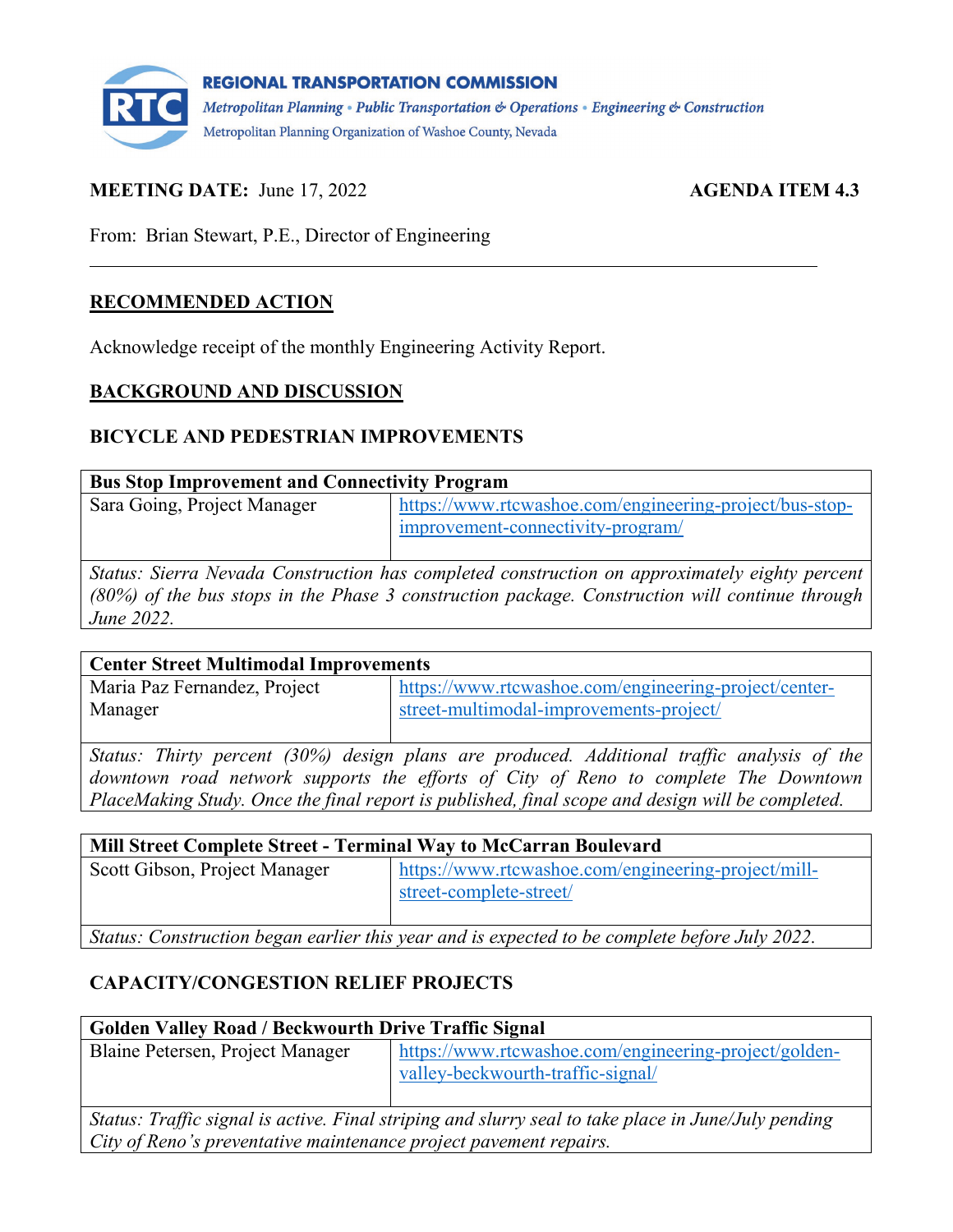## **Sparks Boulevard** Jeff Wilbrecht, Project Manager [SparksBLVDproject.com.](https://sparks-boulevard-project.constantcontactsites.com/)

*Status: The South Phase (widening from four to six lanes from Greg Street to Lincoln Way) advertised for bids in late April. Only one bid was submitted and issues were identified within the plans and solicitation documents. The one bid received was rejected and the bid documents have been corrected and resolicited for bids. Construction is still anticipated to begin this summer. Construction is scheduled to be complete in early 2023. Work activities for the South Phase also included advancement of the acquisition of easements necessary for constructing this phase.* 

*Work during the last reporting period also included finalizing technical reports and documents associated with Environmental Assessment for the North Phase of the project. The fifty percent (50%) plans for the north segment have been reviewed by the project team and plans are advancing towards final design. RTC entered into an LPA agreement with NDOT for future use of programed federal funds for construction of the projects.*

| <b>Steamboat Parkway Improvement</b> |                                                          |
|--------------------------------------|----------------------------------------------------------|
| Andrew Jayankura, Project            | https://www.rtcwashoe.com/engineering-project/steamboat- |
| Manager                              | pkwy-improvement/                                        |
| $\sim$                               |                                                          |

*Status: The project team is developing ninety percent (90%) design plans. Construction is anticipated to start by the spring of 2023*

| <b>Traffic Signal Timing 6</b> |                                                        |
|--------------------------------|--------------------------------------------------------|
| Andrew Jayankura, Project      | https://www.rtcwashoe.com/engineering-project/traffic- |
| Manager                        | signal-timing-6-project                                |
|                                |                                                        |

*Status: Signal timing on Damonte Ranch Parkway is underway and anticipated to be complete this month.*

| Traffic Engineering (TE) Spot 10 – Fuel Tax                                                  |                                                                                         |
|----------------------------------------------------------------------------------------------|-----------------------------------------------------------------------------------------|
| Sara Going, Project Manager                                                                  | https://www.rtcwashoe.com/engineering-project/traffic-<br>engineering-spot-10-fuel-tax/ |
| Status: The contractor is completing electrical and striping work at the improved pedestrian |                                                                                         |

*crossings.*

| Traffic Engineering (TE) Spot 10 – North |                                                                                           |
|------------------------------------------|-------------------------------------------------------------------------------------------|
| Andrew Jayankura, Project<br>Manager     | https://www.rtcwashoe.com/engineering-project/traffic-<br>engineering-spot-10-north- $2/$ |
| Status: Project is complete.             |                                                                                           |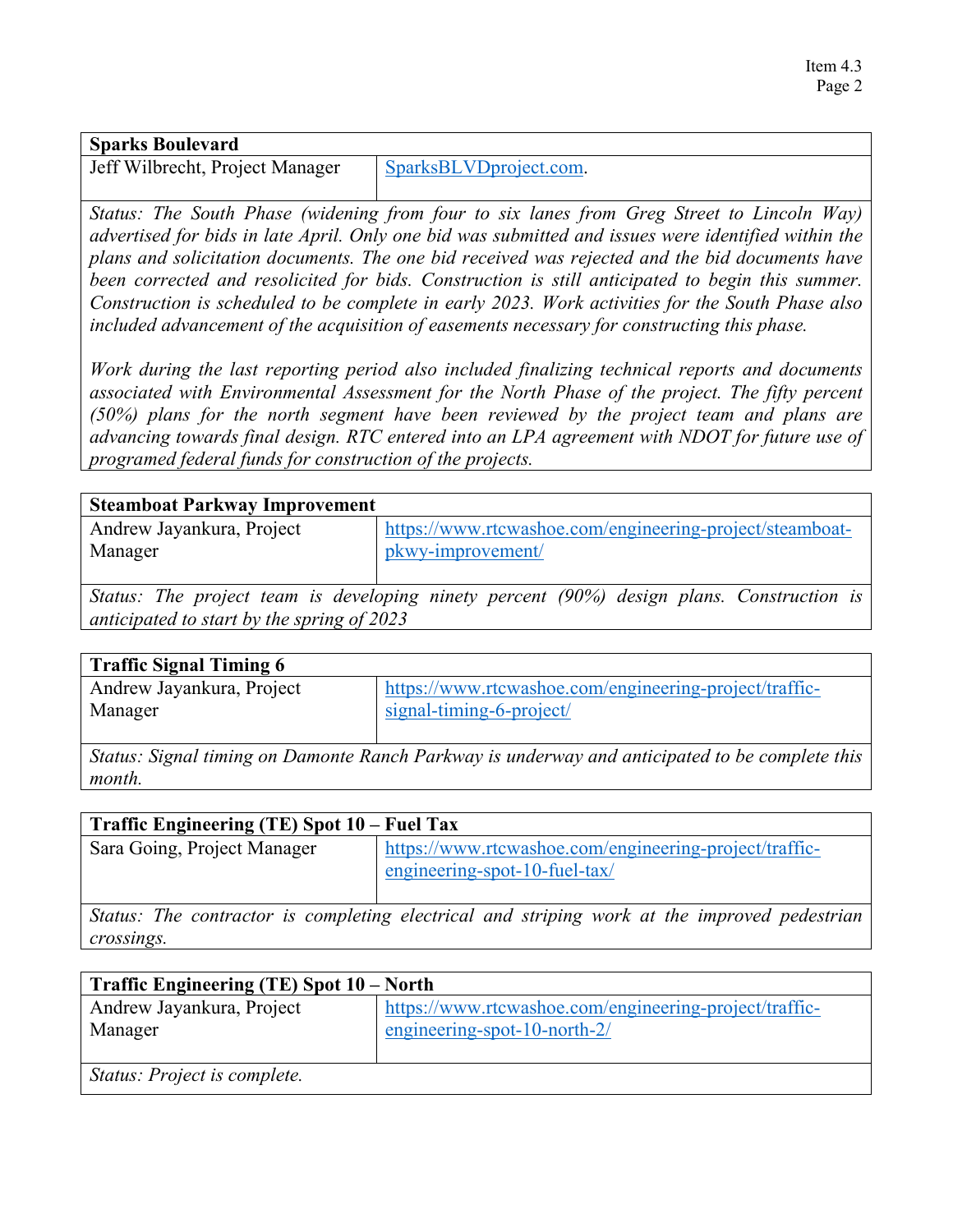#### **Traffic Engineering (TE) Spot 10 – South**

| Blaine Petersen, Project Manager   https://www.rtcwashoe.com/engineering-project/traffic- |
|-------------------------------------------------------------------------------------------|
| $\epsilon$ engineering-spot-10-south-2/                                                   |

*Status: The construction bid opening was held on May 12, 2022. Sierra Nevada Construction is the apparent low bidder. It is anticipated that work will begin later in July.* 

| <b>Traffic Management – ITS Phase 4</b>                                                  |                                                            |
|------------------------------------------------------------------------------------------|------------------------------------------------------------|
| Blaine Petersen, Project Manager                                                         | https://www.rtcwashoe.com/engineering-project/its-traffic- |
|                                                                                          | management-phase-4/                                        |
| Status: Titan Electrical Contracting will begin construction of improvements this month. |                                                            |

| <b>Traffic Signal Installations 22-01</b> |                                                        |
|-------------------------------------------|--------------------------------------------------------|
| Blaine Petersen, Project Manager          | https://www.rtcwashoe.com/engineering-project/traffic- |
|                                           | signal-installations-22-01/                            |
|                                           |                                                        |

*Status: The construction bid opening was held on May 23, 2022. Titan Electrical Contracting is the apparent low bidder.*

| <b>Traffic Signal Modifications 22-01</b>                                             |                                                        |
|---------------------------------------------------------------------------------------|--------------------------------------------------------|
| Sara Going, Project Manager                                                           | https://www.rtcwashoe.com/engineering-project/traffic- |
|                                                                                       | signal-modifications-22-01/                            |
|                                                                                       |                                                        |
| Status: Preliminary design is underway on El Rancho Drive/G Street and Clear Acre     |                                                        |
| Lane/McCarran Boulevard. Traffic analysis has also begun for the Intersection Control |                                                        |
| Evaluation at Cordoba Boulevard and La Posada Drive.                                  |                                                        |
|                                                                                       |                                                        |

## **CORRIDOR IMPROVEMENT PROJECTS**

| <b>Arlington Avenue Bridges</b>                                                                                                                                      |                                                                                     |
|----------------------------------------------------------------------------------------------------------------------------------------------------------------------|-------------------------------------------------------------------------------------|
| Judy Tortelli, Project Manager                                                                                                                                       | https://www.rtcwashoe.com/engineering-project/arlington-<br>avenue-bridges-project/ |
| Status: A separate project report has been prepared this month to provide a more detailed status<br>update. The report can be found in the June 2022 consent agenda. |                                                                                     |

| <b>Lemmon Drive</b>              |                                                    |
|----------------------------------|----------------------------------------------------|
| Judy Tortelli, Segment 1 Project | Segment 1 - https://www.rtcwashoe.com/engineering- |
| Manager                          | project/lemmon-dr-segment-1/                       |
| Dale Keller, Segment 2 Project   | Segment 2 - https://www.rtcwashoe.com/engineering- |
| Manager                          | project/lemmon-drive-segment-2/                    |
|                                  |                                                    |

*Status: Segment 1 - The team anticipates a full marathon weekend closure of the interchange June 24-26, 2022, for open grade application. The project is on budget and on schedule. RTC anticipates the project will achieve substantial completion in the middle of July 2022.*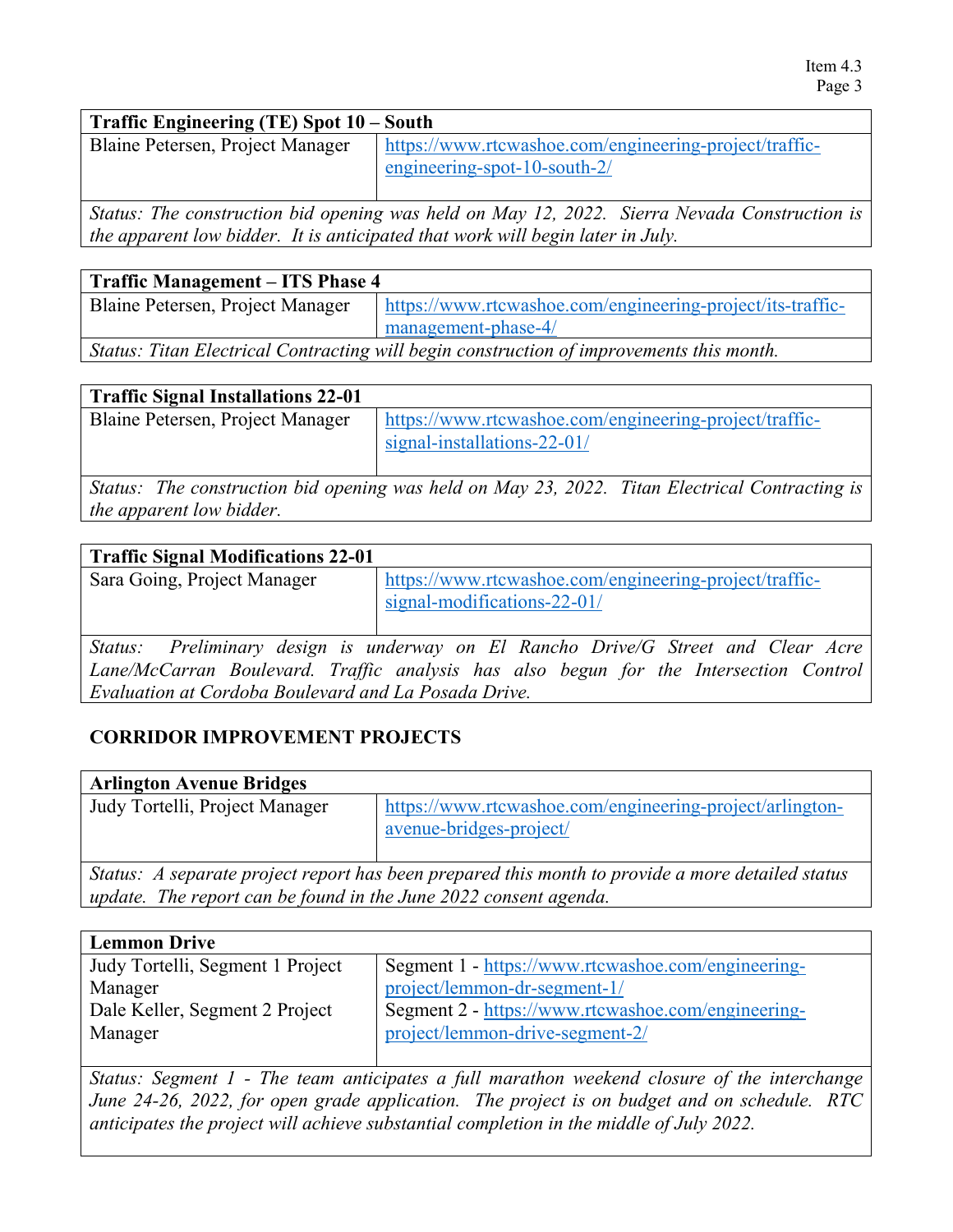*Segment 2 - The project team finalized the Level 2 screening alternatives analysis where the Project Technical Advisory Committee (TAC) identified the Natural Berm Alignment as the Agency Endorsed Alternative. An Application for RAISE Grant was submitted in April.*

| Mill Street Widening (Kietzke Lane to Terminal Way) |                                                                                             |
|-----------------------------------------------------|---------------------------------------------------------------------------------------------|
| Dale Keller, Engineering Manager                    | https://www.rtcwashoe.com/engineering-project/mill-st-                                      |
|                                                     | widening-kietzke-to-terminal/                                                               |
|                                                     | Status: The project team continues to progress on the Final Design. Geotechnical investigat |

*Eam continues to progress on the Final Design. Geotechnical investigation and utility coordination continues.* 

## **Oddie Boulevard / Wells Avenue Improvement**

| Maria Paz Fernandez, Project | http://oddiewellsproject.com/ |
|------------------------------|-------------------------------|
| Manager                      |                               |

*Status: Construction started at the end of November 2021. During the first quarter of 2022, construction activities included underground utility work, excavating/forming/building retaining walls, and placement of privacy walls within the limits of Phase 1 (Pyramid Way to Sullivan Lane in Sparks). Overall construction, including the remaining phases, is anticipated to occur over three (3) construction seasons and be complete by the third quarter of 2024. Roadwork and paving operations on Oddie Boulevard (Phase 1 section) is underway. The privacy screen on the north side of Phase 1 is being installed.*

## **Sky Vista Parkway Widening Rehabilitation**

| Blaine Petersen, Project Manager | https://www.rtcwashoe.com/engineering-project/sky-vista- |
|----------------------------------|----------------------------------------------------------|
|                                  | widening-rehabilitation-project                          |

*Status: The construction bid opening was held May 18, 2022. Spanish Springs Construction is the apparent low bidder.* 

## **Truckee River Shared Use Path**

| Jeff Wilbrecht, Project Manager | https://www.rtcwashoe.com/engineering-project/truckee- |
|---------------------------------|--------------------------------------------------------|
|                                 | river-shared-use-path-project/                         |

*Status: The Reno Sparks Indian Colony (RSIC) has informed RTC they have not advanced right of way transfers necessary for the project, as such the required timeline for construction of the pathway to be incorporated into the SBX project has lapsed. As such, RTC has requested RSIC to continue with necessary right of way transfer work necessary for construction of the pathway and for NDOT to perform final design of the pathway.*

*The completion of these two items will allow the project to be shovel ready once new construction funding is identified.*

## **PAVEMENT PRESERVATION PROJECTS**

| 4 <sup>th</sup> Street (Sparks) Reconstruction |                                                       |
|------------------------------------------------|-------------------------------------------------------|
| Judy Tortelli, Project Manager                 | https://www.rtcwashoe.com/engineering-project/lemmon- |
|                                                | $dr$ -segment- $1/$                                   |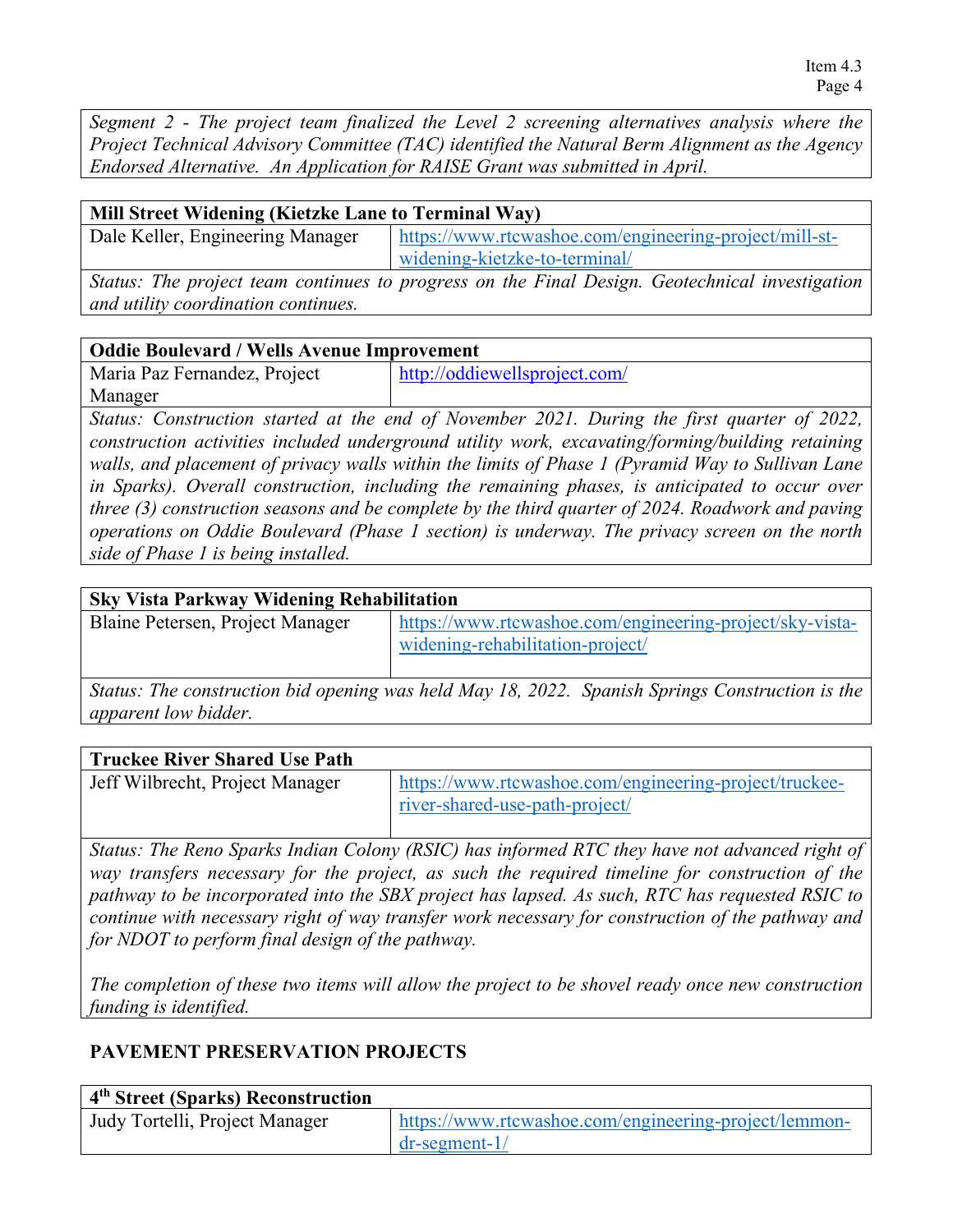*Status: We are seeing the effects of inflation on this project. The design team is on hold as internal discussions regarding funding shortfalls continues.* 

| <b>Arrowcreek Parkway Rehabilitation</b> |                                                                                                 |
|------------------------------------------|-------------------------------------------------------------------------------------------------|
| Dale Keller, Engineering Manager         | https://www.rtcwashoe.com/engineering-                                                          |
|                                          | project/arrowcreek-pkwy-rubblestone-to-virginia/                                                |
|                                          | Status: Ninety percent (90%) design plans are scheduled for submittal to RTC for review in June |
| 2022.                                    |                                                                                                 |

#### **Kings Row Rehabilitation – Phase 2**

| $\frac{1}{2}$ and $\frac{1}{2}$ and $\frac{1}{2}$ are $\frac{1}{2}$ and $\frac{1}{2}$ and $\frac{1}{2}$ and $\frac{1}{2}$ and $\frac{1}{2}$ and $\frac{1}{2}$ |                                                      |
|---------------------------------------------------------------------------------------------------------------------------------------------------------------|------------------------------------------------------|
| Jeff Wilbrecht, Project Manager                                                                                                                               | https://www.rtcwashoe.com/engineering-project/kings- |
|                                                                                                                                                               | row-rehabilitation-project-phase-2/                  |
|                                                                                                                                                               |                                                      |

*Status: The construction work is underway with Sierra Nevada Construction finishing curb, gutter, and sidewalk work along the first side of the upper segment of Kings Row between McCarran Boulevard and Apollo Way. Work has started on the other side of the road in this segment in advance of the remaining work to start in front of Washoe County School District (WCSD) once summer break starts.* 

#### **Peckham Lane Rehabilitation**

Andrew Jayankura, Project Manager | [https://www.rtcwashoe.com/engineering-project/peckham](https://www.rtcwashoe.com/engineering-project/peckham-lane/)[lane/](https://www.rtcwashoe.com/engineering-project/peckham-lane/)

*Status: Sierra Nevada Construction (SNC) has been awarded the construction contract. Construction is scheduled to start in August and be complete this fall.*

| Reno Consolidated 20-01 – Mayberry Drive, California Avenue, and First Street |                                                      |
|-------------------------------------------------------------------------------|------------------------------------------------------|
| Judy Tortelli, Project Manager                                                | https://www.rtcwashoe.com/engineering-project/reno-  |
|                                                                               | consolidated-20-01-mayberry-drive-california-avenue- |
|                                                                               | first-street/                                        |
|                                                                               |                                                      |

*Status: Granite continues to complete the contract work for this complex project. The team has had to solve a number of construction conflicts, but the work continues on this important project. Work will continue through the summer with lane closures and construction zones.* 

# **Reno Consolidated 22-01 – Sky Valley Drive and Sky Mountain Drive**

| Scott Gibson, Project Manager                                                                   | https://www.rtcwashoe.com/engineering-project/reno-<br>consolidated-22-01-sky-valley-sky-mountain/ |  |
|-------------------------------------------------------------------------------------------------|----------------------------------------------------------------------------------------------------|--|
| Status: Construction of the right side of the roadway began earlier this month. Construction is |                                                                                                    |  |
| anticipated to be complete late July/early August 2022.                                         |                                                                                                    |  |